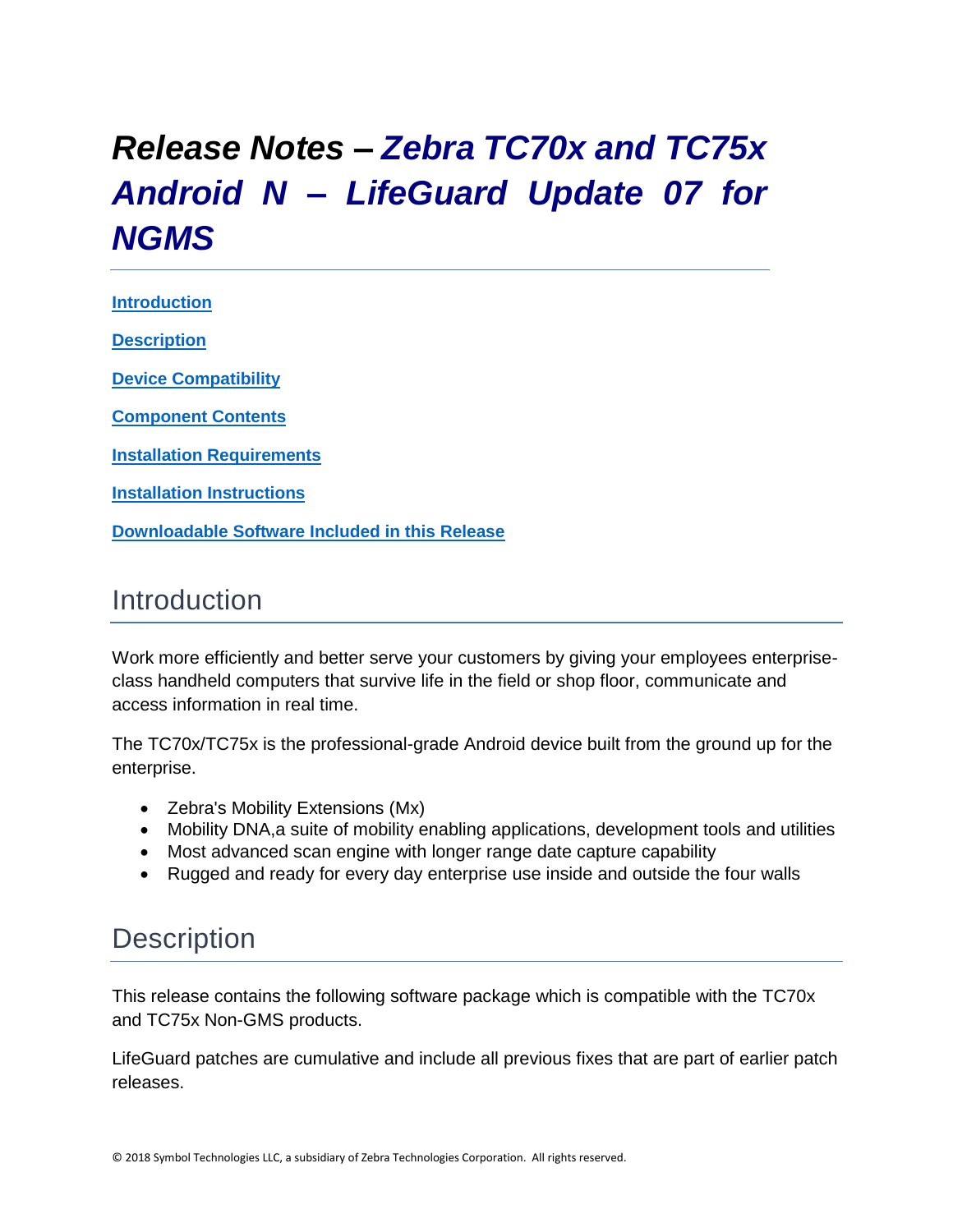#### **1. CFE v7 Updates:**

- ❖ CFE\_ATLAS\_P07\_NN\_01-01.49.zip (NGMS)
- 1. **Android Security Patch Level:** May 1, 2018

Use the link below to see the Android Security bulletin for more information: <https://source.android.com/security/bulletin/>

- 2. Fix for Zebra setup wizard popup after OS upgrade.
- 3. **Updated below components:**
	- o MX: 8.0.0.10
	- o StageNow client: 3.1.0.1037
	- o DataWedge: 6.8.50
	- o Enterprise Keyboard: 1.8.0.8
- 4. Build ID format has been updated.
- 5. Included Zebra Software License Manager v3.0.1.
- 6. Included support for IrDA in TC75x (TC75EK US SKUs).
- 7. SPR34179 Resolved an issue wherein device connects slowly to an AP.
- 8. SPR34175 Resolved an issue wherein device does not show preview information in Messaging App when language toggles from right-to-left.
- 9. SPR34259 Added support to use USBMgr CSP to limit the standard 4 options on device to only allow UsbExternalStorageUsage.
- 10. SPR34307 Resolved an issue wherein the device was unable to be staged via StageNow.
- 11. SPR34083/34014/32519 Resolved an issue wherein disabling WWAN radio via Airwatch using StageNow XML fails.
- 12. SPR33977 Resolved an issue wherein set time zone issue observed with StageNow.
- 13. SPR34213/31491 Resolved an issue wherein the device was unable to stage via StageNow.
- 14. SPR34420 Resolved an issue wherein floating scan bubble issue observed with Enterprise Keyboard.
- 15. SPR33755 Resolved an issue wherein the Whitelisted apps were unable to submit XML to MX.
- 16. SPR33207 Resolved an issue wherein the Device Diagnostic tool had an issue with reading the Battery Cycles in the application for PP+ batteries.
- 17. SPR33671 Resolved an issue wherein user was unable to create WIFI profile with username as backslash followed by number.
- 18. SPR33862 Resolved an issue wherein the Screen Time off settings using Display manager CSP was not working.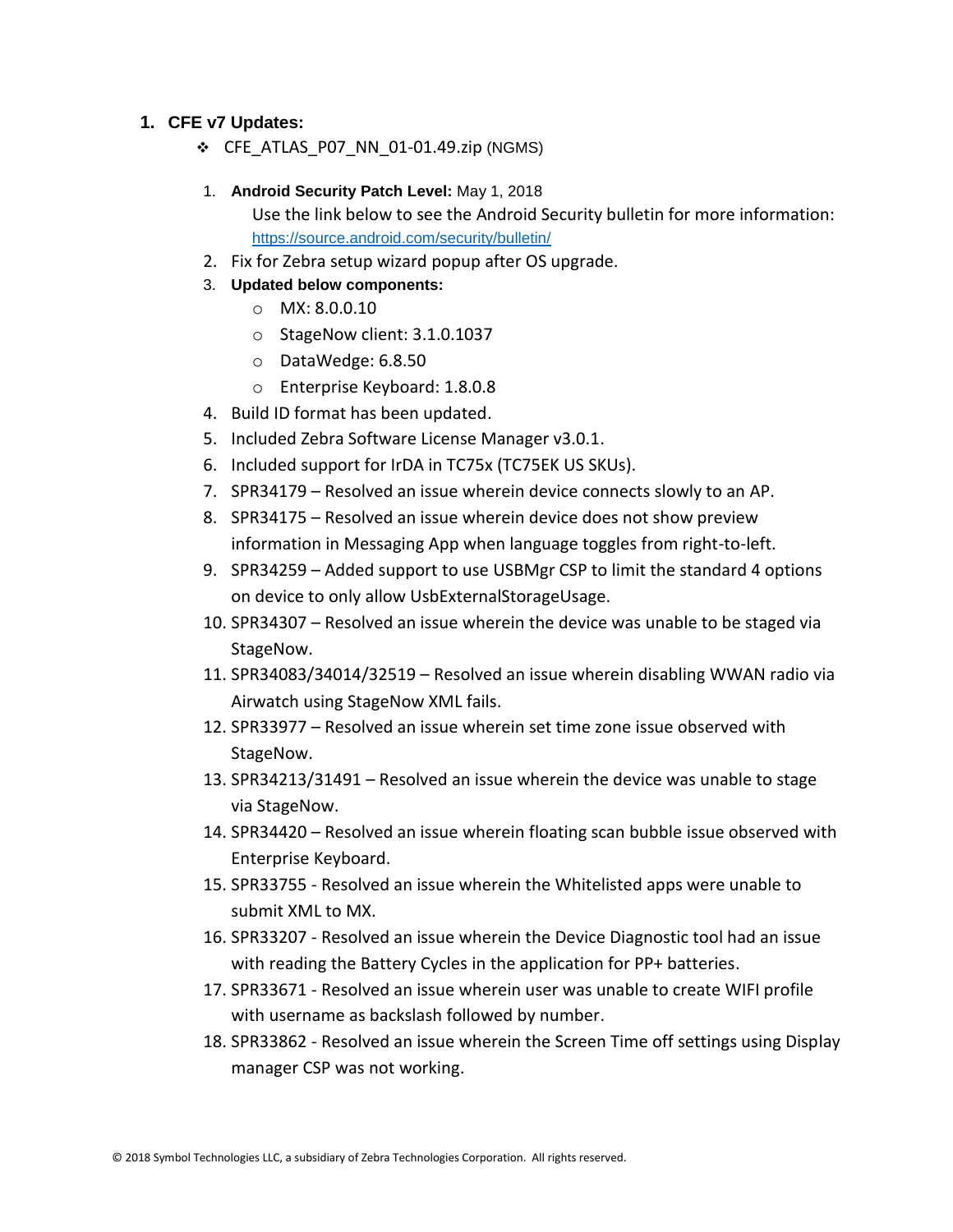- 19. SPR34145 Resolved an issue wherein indexing of the WEP key was not handled correctly.
- 20. SPR33973 Resolved an issue wherein erroneously loading default profile by providing feature to ignore disabled profiles in DataWedge.
- 21. SPR33848 Added support to included category field in intent profile in StageNow.
- 22. SPR34189 Resolved an issue wherein low ram and oom limit adjustments to provide more free memory.
- 23. SPR33876 Resolved an issue wherein Display Timeout was unable set via StageNow.
- 24. SPR33607 Resolved an issue where few fresh devices were unable to stage after unbox the device.
- 25. SPR33538 Resolved an issue wherein the Scanner beam stuck off and No LED beam while pressing scanner button.
- 26. SPR33981 Resolved an issue Czech Republic Regulatory Country could not be set using Wifi config profile.
- 27. Added Enterprise Browser package (com.symbol.enterprisebrowser) to white listed apps.
- 28. Resolved an issue wherein Settings App crashes while performing "Network Settings Reset".
- 29. A new device settings menu and an initial setup screen have been added to easily configure the Zebra analytics engine. The initial setup screen will be displayed upon bootup following an Enterprise Reset or Factory Reset. This screen can be skipped on an Enterprise Reset by provisioning using a StageNow profile (PowerMgr CSP), similar to what is available for the Google setup wizard bypass.
- 30. Resolved an issue wherein Bluetooth tethering was not working.
- 31. Added support for RS507x.
- 32. Fixed Bluetooth scanner firmware update failure.
- 33. Fixed "SignalOccurrenceOfThreat" parm is not added in threatStep.

#### **2. CFE v4 Updates:**

- ❖ CFE-TC5X\_TC7Xx-01-01-49-NN-00-A-04.zip (NGMS)
- 1. **Android Security Patch Level:** March 5, 2018 Use the link below to see the Android Security bulletin for more information: <https://source.android.com/security/bulletin/>
- 2. **Updated below components:**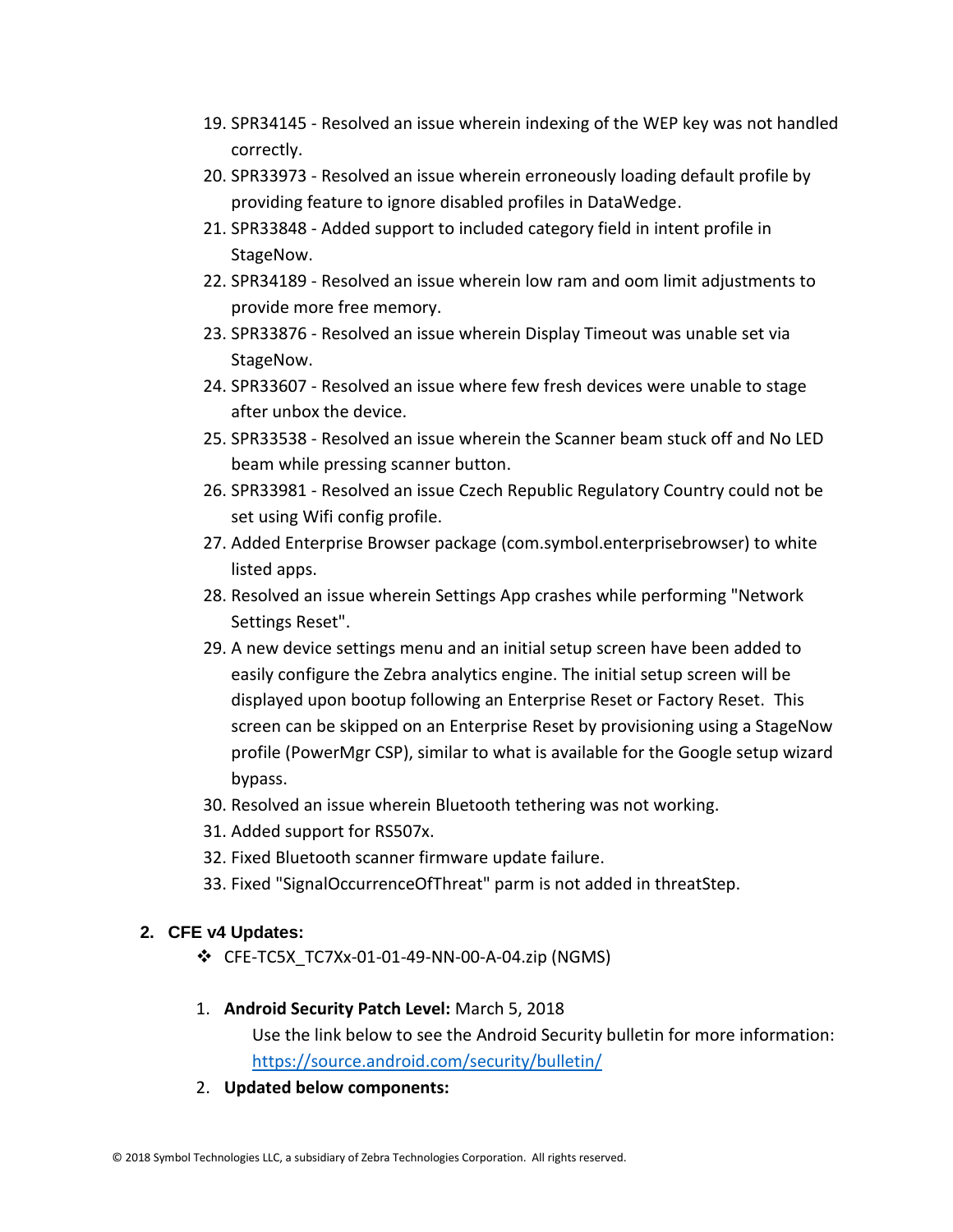- o Datawedge: 6.7.34
- o StageNow: 2.10.1.1386
- o EMDK: 6.8.20.1120
- o MX: 7.2.0.6
- o File browser: 1.19.1.2
- 3. Added support for FIPS.
- 4. SPR33311 Resolved an issue wherein RS507 is unable to connect via Bluetooth using Voxware voice application.
- 5. SPR33302 Resolved an issue wherein disabling the oval capacitive key via StageNow fails.
- 6. SPR34267 Resolved an issue wherein USB debugging failed to get enabled via StageNow.
- 7. SPR33639 Resolved an issue wherein device stops emitting scan beam after waking up from suspend state.
- 8. SPR33799 Resolved an issue wherein DataWedge was sending char 10 instead of char 13.

#### **3. CFE v3 Updates:**

- ❖ CFE-TC5X\_TC7Xx-01-01-49-NN-00-A-03.zip (NGMS)
- 1. Spectre and Meltdown (CVE-2017-5753, 5715, 5754) remediation provided by updates to timer access for CVE-2017-13218.

## <span id="page-3-0"></span>Device Compatibility

This software release has been approved for use with the following Zebra devices. All devices listed below are on Android M or N when they leave the factory.

| Device                   | <b>Operating System</b> |
|--------------------------|-------------------------|
| TC75FK-22B22AD-A6        | Android N               |
| TC75FK-22B24AD-A6        | Android N               |
| <b>TC75FK-22B22AD-IA</b> | Android N               |
| TC75FK-22B22AD-ID        | Android N               |
| TC75FK-22B22AD-TN        | Android N               |
| TC75FK-22F22AD-A6        | Android N               |
| TC75FK-22B22AD-TW        | Android N               |
| TC75GK-22B22AD-A6        | Android N               |
| TC75GK-22B24AD-A6        | Android N               |
| TC75GK-22F22AD-A6        | Android N               |
| TC75FK-22B22AD-BR        | Android N               |
| TC700K-02B22B0-A6        | Android N               |
| TC700K-02B24B0-A6        | Android N               |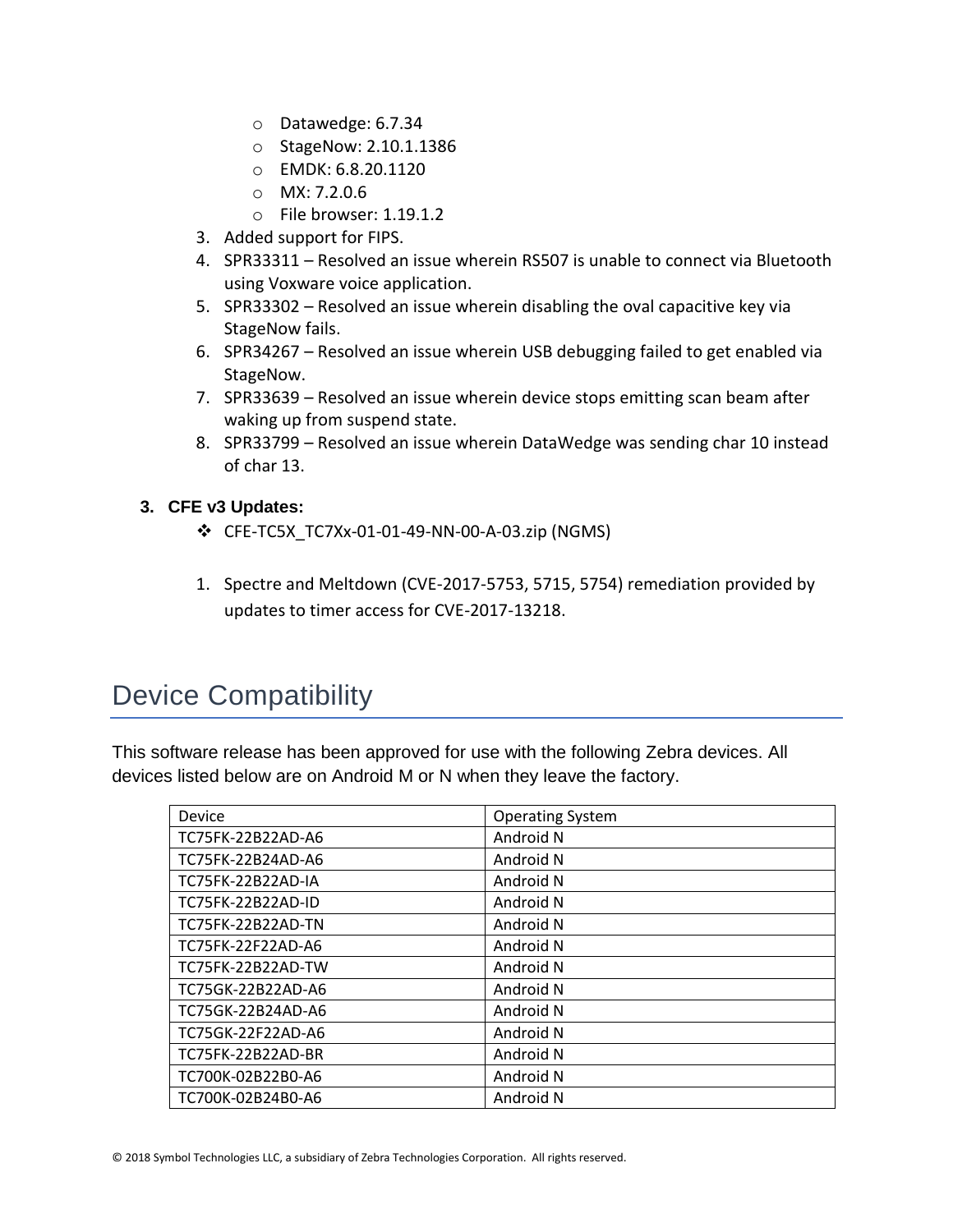| TC700K-02B22B0-US | Android N |
|-------------------|-----------|
| TC700K-02B24B0-US | Android N |
| TC700K-02B22B0-IA | Android N |

#### Supported FIPS SKUs

| Device            | <b>Operating System</b> |
|-------------------|-------------------------|
| TC700K-02B24B0-FT | Android N               |
| TC75EK-22B24AB-FT | Android N               |

## <span id="page-4-0"></span>Component Contents

| <b>Component / Description</b> | <b>Version</b>           |
|--------------------------------|--------------------------|
| <b>Product Build Number</b>    | 01-01-49-NN-00-A-U07-STD |
| <b>Android Version</b>         | 7.1.2                    |
| <b>Linux Kernel</b>            | 3.10.84                  |
| <b>Android SDK Level</b>       | 25                       |
| Platform                       | QC8956                   |
| <b>Bluetooth Stack</b>         | 1.1                      |
| <b>Flash Size</b>              | 16GB/32GB                |
| <b>RAM Size</b>                | 2GB/4GB                  |
| <b>Security Patch Level</b>    | May 1,2018               |
| <b>Fusion version</b>          | FUSION_BA_2_10.0.0.019_N |
| Simulscan                      | V3.0.2                   |
| Zebra Volume Control           | v2.0.0.16                |
| Zebra Software License Manager | v3.0.1                   |

## <span id="page-4-1"></span>Installation Requirements

Install baseline 01-01-49-NN-00-A (NGMS) build.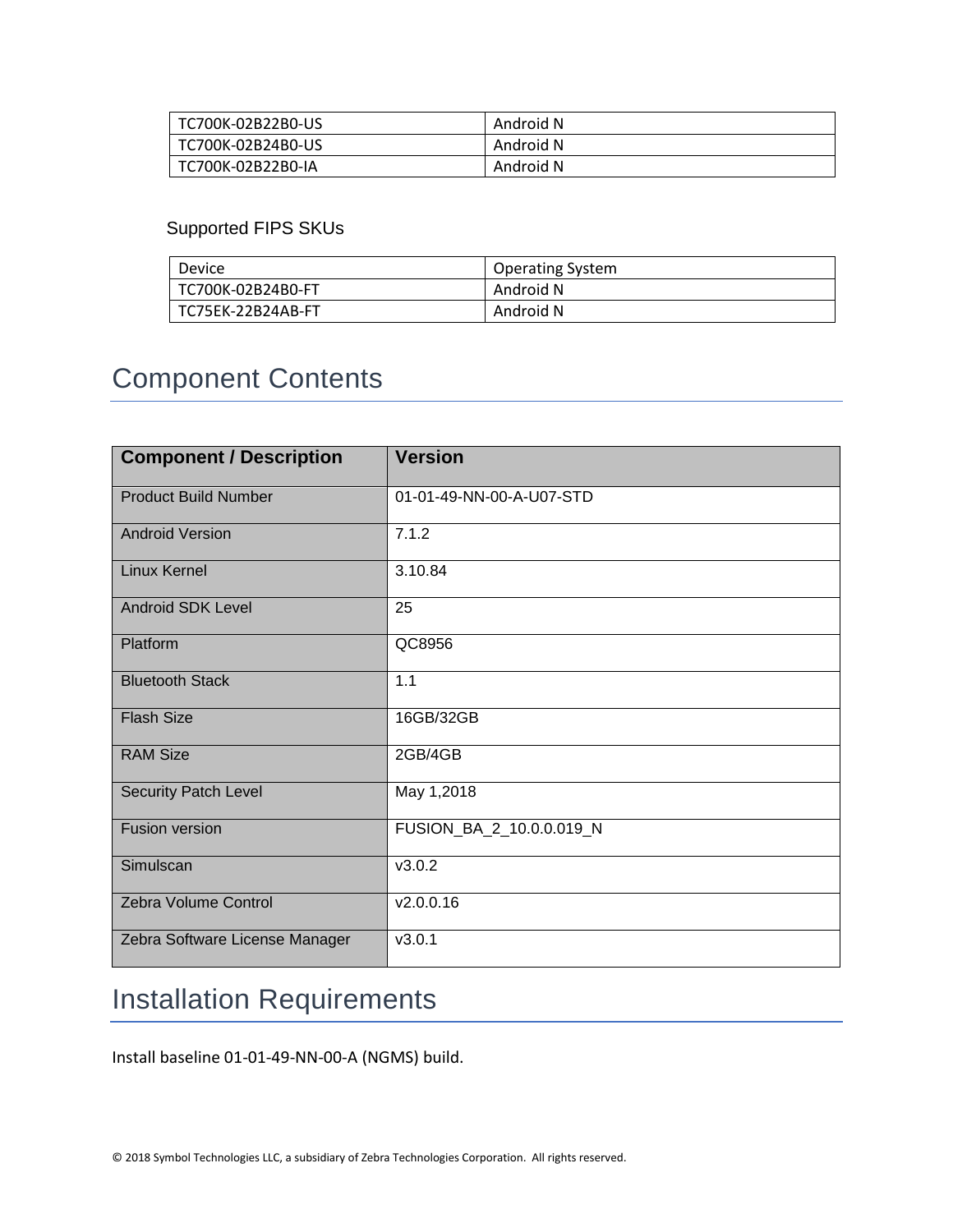#### <span id="page-5-0"></span>Using ADB Sideload

*The installation instructions assume you have ADB installed on your PC (the adb drivers and such) and your TC70x/TC75x has Developer options enabled and USB debugging ON: Instructions on HOW TO enable ADB is also captured in user guide.*

- 1. Plug the TC70x/TC75x into the USB & Charging Cable and then the Cable to the PC. If you have a Cradle with USB connectivity, connect it now.
- 2. You may need to pull down the top menu and if you see "USB for charging", touch it and then change it to "File transfers".
- 3. Open Command Prompt, run *"adb devices"* and check if you can see the device's serial number… If yes, proceed… if not, you will need to get the PC set up with the proper drivers or install an External SD Card.
- 4. You may also get a pop up on your PC (Win 7) that you will be connected as a Portable MediaPlayer… this can be ignored.
- ❖ **Download Image** 
	- a. **CFE ATLAS P07 NN 01-01.49.zip** listed above in content section
	- b. Reset files (Optional)
- 5. Entering Recovery Mode
	- a. Choice 1: In Command Prompt, type *"adb reboot recovery" and click enter*.
	- b. Choice 2:
		- Reset and hold PTT key
		- When Zebra Technologies logo appears on the screen Release the PTT Key
- 6. Your TC70x/TC75x will reboot and put you on the Android Recovery screen.
- 7. if applying update via sideload Method
	- a. Use the Volume + and to highlight, *"Apply update from ADB"* and press the Power Key to select it
- 8. With your Command Prompt open in the Host machine, type "adb sideload" command and add a space and then drag and drop the CFE on to it and click enter.
	- a. Your PC screen will show files being installed and a little blue horizontal progress bar on your device will show status... and after about  $6<sup>th</sup>$  minutes (could be  $10+$  minutes if installing GMS) it should be done and you should be back at the Android Recovery screen.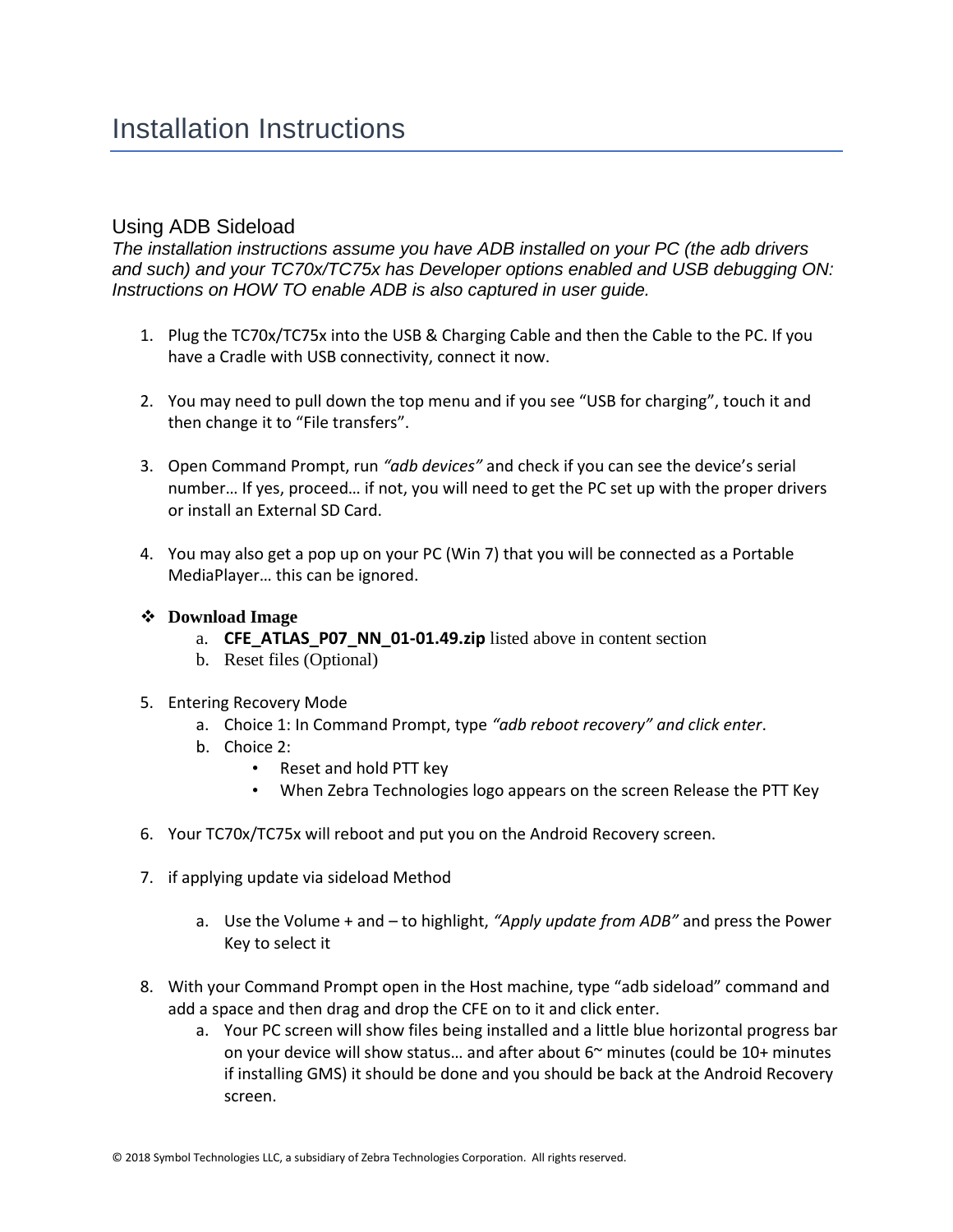- b. Repeat above steps for all mandatory packages
- 9. *"Reboot system now"* is highlighted. Press the Power Key to Reboot.
- 10. Device reboots and you see Zebra on top and POWERED BY android at the bottom and after about 1 minute will transition to the TC70x/TC75x Touch Computer splash screen with 5 dancing white dots at bottom… it will stay at this screen for a little over another minute *(could be another 7+ minutes if installing GMS)* and then you are at the Factory "Welcome" screen.
- 11. If you installed a GMS BSP, you will need to complete the process by setting up Wi‐Fi and E‐ mail accounts and such. If on AOSP (non‐GMS), there is no process to follow.
- 12. At the Home Screen, we need to verify that the BSP upgrade took place and set the Date & Time.
	- a. Go to "Settings" and scroll down to "About phone" and look at the "Build number". It should start with "01-01-49-NN-00-A-U07-STD". Now you are on the correct BSP.
	- b. Setting the Date and Time. If you associate to a WLAN AP, do so now, as it should automatically set the time and date… the only thing left is to set the time zone. Go to "Settings" and scroll to and select "Date & time". Scroll down to and select "Select time zone", and scroll down to and select the appropriate time zone and you are done.
- 13. To Check the Android Patch Level after installing the CFE package in the device,
	- a. Settings->About Phone->SW Components: Device Update Version: **7**
	- b. ADB Shell method: Execute following command from PC's command prompt:
		- \$ adb shell getprop ro.device.patch.version
			- \$ **7**
- 14. Now you are all set to use your TC70x/TC75x

#### Using External SD card

- 1. Plug the TC70x/TC75x into the USB & Charging Cable and then the Cable to the PC. If you have a Cradle with USB connectivity, connect it now.
- 2. You may need to pull down the top menu and if you see "USB for charging", touch it and then change it to "File transfers".
- 3. Download "**CFE\_ATLAS\_P07\_NN\_01-01.49.zip**" file and Reset Files (Optional) and drag & drop the files on External SD card
- 4. Entering Recovery Mode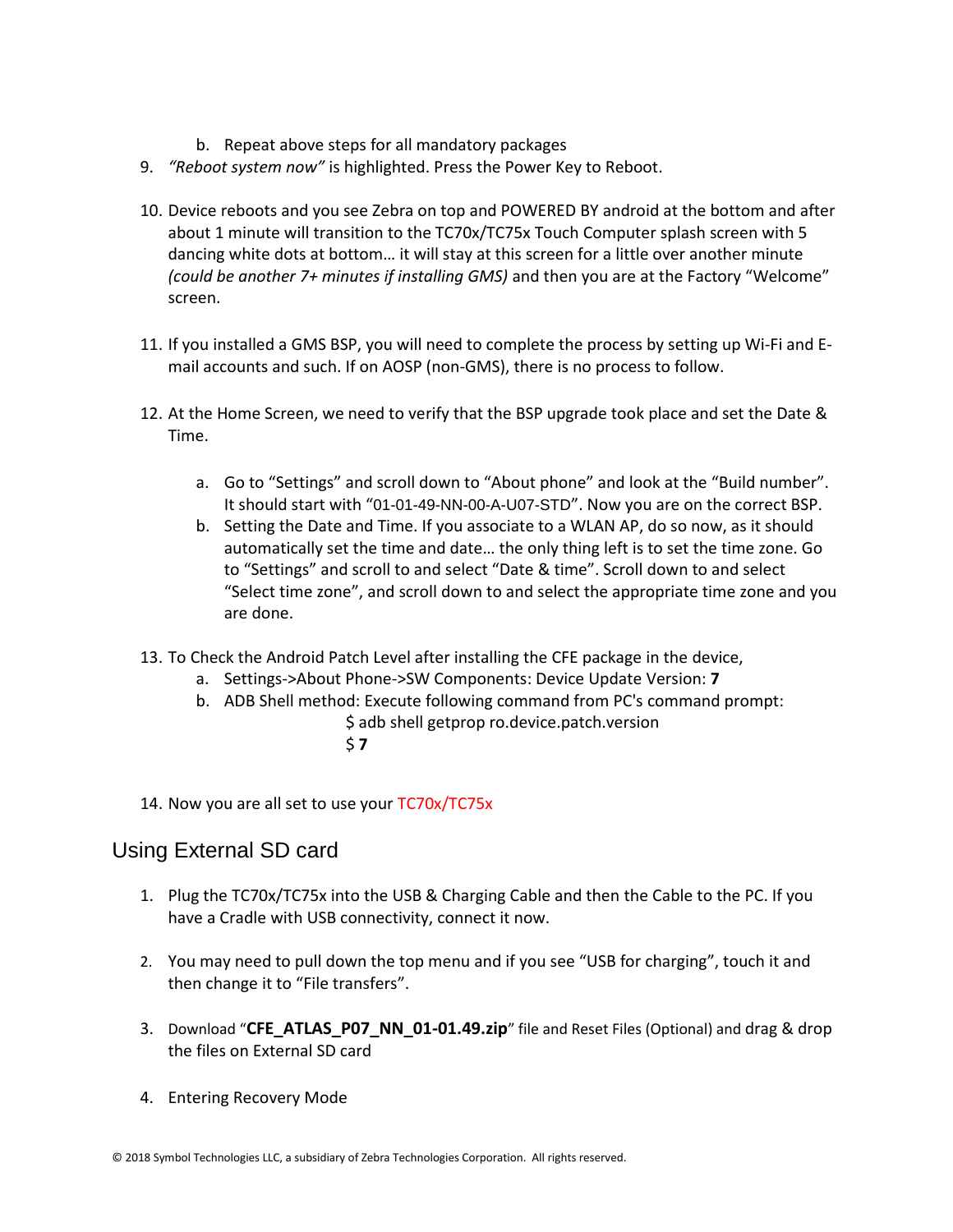- a. Reset and hold PTT key
- b. When Zebra Technologies logo appears on the screen Release the PTT Key
- 5. Your TC70x/TC75x will reboot and put you on the Android Recovery screen.
- 6. Applying update via External SD card
	- a. Use the Volume + and to highlight select option to "Apply update from SD card" and press the Power Key to select it.
	- b. Use the Volume  $+$  and  $-$  to highlight package to be installed (**CFE\_ATLAS\_P07\_NN\_01-01.49.zip**) and press the Power Key to select it.
	- c. Repeat above steps for all mandatory packages
- 7. *"Reboot system now"* is highlighted. Press the Power Key to Reboot.
- 8. Device reboots and you see Zebra on top and POWERED BY android at the bottom and after about 1 minute will transition to the TC70x/TC75x Touch Computer splash screen with 5 dancing white dots at bottom… it will stay at this screen for a little over another minute *(could be another 7+ minutes if installing GMS)* and then you are at the Factory "Welcome" screen.
- 9. If you installed a GMS BSP, you will need to complete the process by setting up Wi‐Fi and E‐ mail accounts and such. If on AOSP (non‐GMS), there is no process to follow.
- 10. At the Home Screen, we need to verify that the BSP upgrade took place and set the Date & Time.
	- a. Go to "Settings" and scroll down to "About phone" and look at the "Build number". It should start with "01-01-49-NN-00-A-U07-STD". Now you are on the correct BSP.
	- b. Setting the Date and Time. If you associate to a WLAN AP, do so now, as it should automatically set the time and date… the only thing left is to set the time zone. Go to "Settings" and scroll to and select "Date & time". Scroll down to and select "Select time zone", and scroll down to and select the appropriate time zone and you are done.
- 11. To Check the Android Patch Level after installing the CFE package in the device,
	- a. Settings->About Phone->SW Components: Device Update Version: **7**
	- b. ADB Shell method: Execute following command from PC's command prompt: \$ adb shell getprop ro.device.patch.version \$ **7**